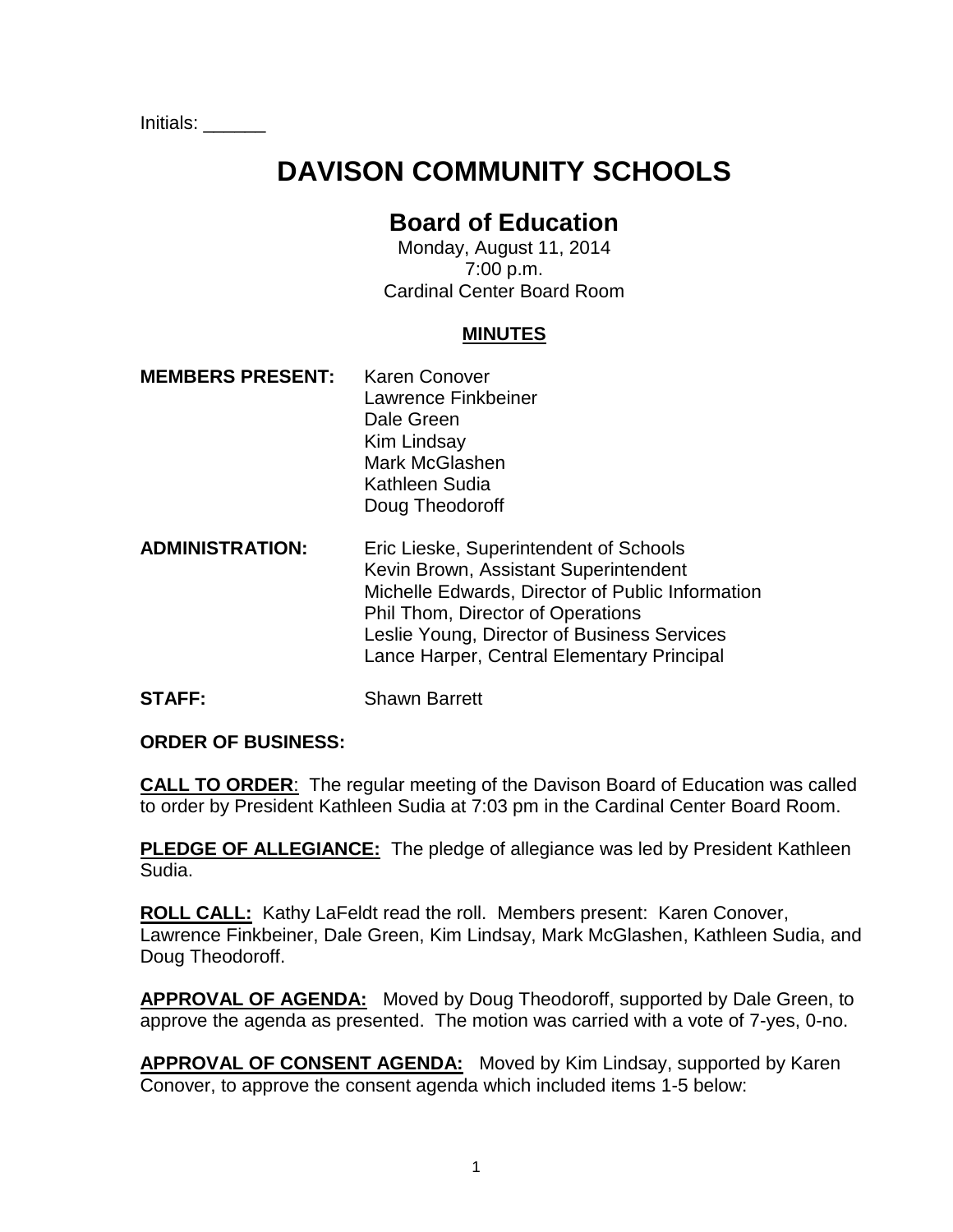- 1. **Approval of Minutes:** Approval of the open session minutes for the previous regular meeting of July 21, 2014. Approval of the minutes for committee meetings held since July 21, 2014.
- 2. **Approval of Bills for Payment:** Approval of payment of bills for July:

AP-Pooled Cash: General Fund, DCER Fund, DTV Fu Food Service Fund, and Student Activity Fund  $$ 1,126,681.42$ 

- 3. **Treasurer's Report:** Approval of Treasurer's Report for the month of July.
- 4. **Monthly Personnel Report:** Approval of personnel activity for the period of July 21 through August 6, 2014.
- 5. **End of Year Financial Report:** Approval of the End of Year Financial Report through June 30, 2014, including budgets for the General Operating Fund, DCER Fund, DTV Fund, School Lunch Fund, and Student Activity Fund.

There was discussion. The motion was carried with a vote of 7-yes, 0-no.

## **COMMUNICATIONS:**

## **Special Presentations:**

**Learning Opportunities in Davison Community Schools:** Davison Community Schools offers a wide variety of learning opportunities for students. Assistant Superintendent Kevin Brown provided information on some of the diverse and new opportunities the District provides our students.

**From the Public:** Visitors were welcomed and invited to address the Board. There was no response from the public.

#### **Correspondence:**

• Board Secretary Karen Conover read a letter of thanks from the Catholic Community of St. John the Evangelist and Blessed Sacrament for allowing the 300 Catholic Heart Workcamp volunteers use of the high school shower room during their week of community service throughout Genesee County that took place July 21-25.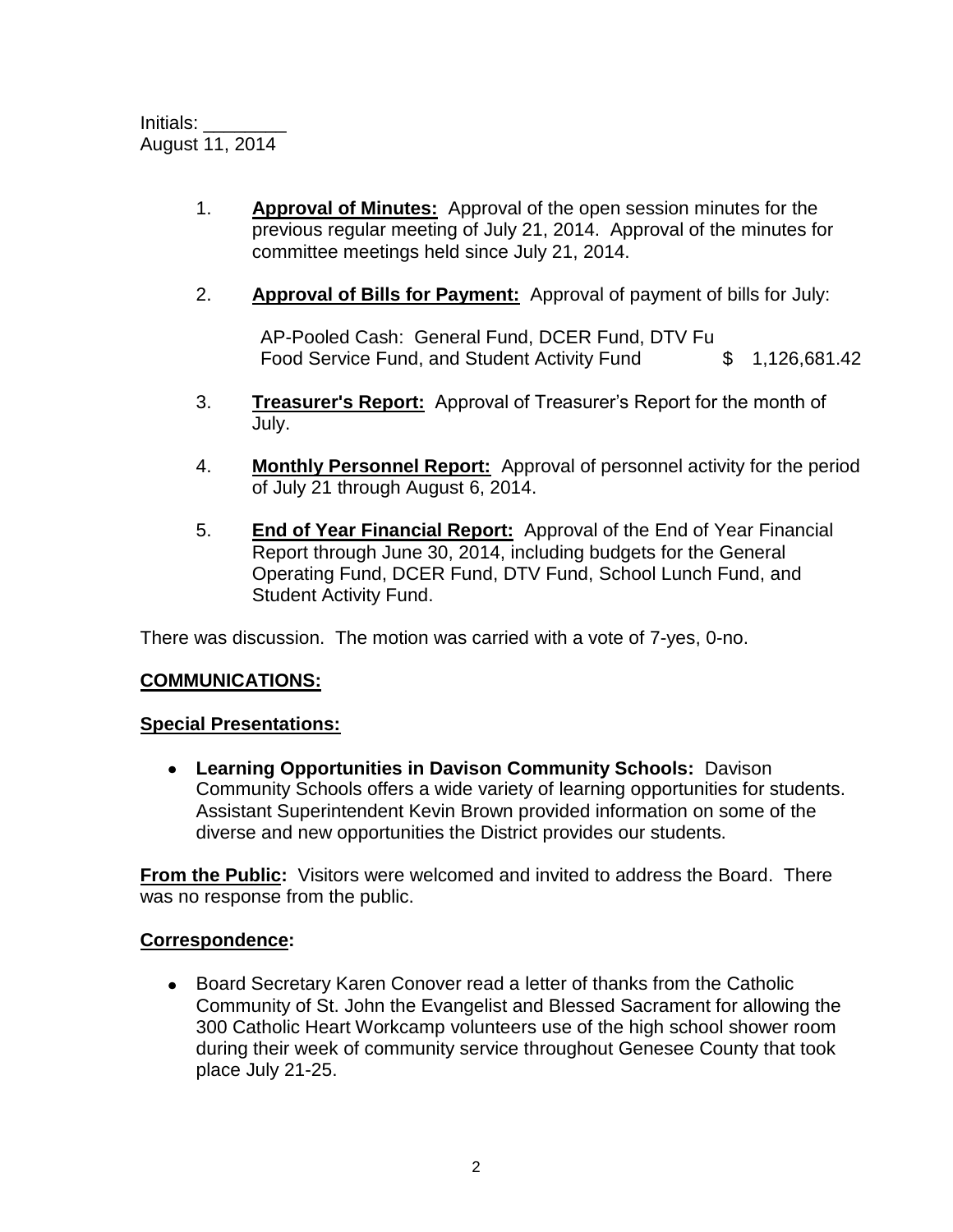Initials: \_\_\_\_\_\_\_\_ August 11, 2014

# **ACTION ITEMS:**

**APPROVAL OF SEAT TIME WAIVER ONLINE PROGRAM:** An application to allow the district to operate a Seat Time Waiver (STW) program for students independent of the Genesee Intermediate School District (GISD) state wide waiver was provided for Board approval. The application requests approval for the district to utilize our new Davison online classes for STW students and also offer a dropout prevention/recovery program to students through a STW program using Odysseyware. Moved by Mark McGlashen, supported by Doug Theodoroff, to approve the STW application using the District's online classes and Odysseyware program. The motion was carried with a vote of 7-yes, 0-no.

**APPROVAL OF UPDATED DAVISON COMMUNITY ENRICHMENT AND RECREATION (DCER) AGREEMENT:** For many years the City of Davison, Davison Township, and Davison Community Schools have worked in collaboration to enhance the enrichment and recreation opportunities for the Davison Community. An updated five year agreement between the three entities was provided that will be in effect through June 30, 2019. Moved by Karen Conover, supported by Larry Finkbeiner, to approve the five year Davison Community Enrichment and Recreation Agreement. There was discussion and questions were answered. The motion was carried with a vote of 7-yes, 0-no.

**APPROVAL OF BIDS FOR REPLACEMENT OF THE ELECTRONIC MESSAGE SIGN AT CENTRAL ELEMENTARY:** Bids have been received for replacement of the electronic sign at Central Elementary. A memorandum from Director of Operations Phil Thom providing his recommendation and communication from Project Manager Steven Rewers, Barton Malow Company, summarizing the bids received was provided. Moved by Doug Theodoroff, supported by Kim Lindsay, to approve the construction contract to Signs by Crannie for the Central Elementary electrical sign work in the amount of \$34,422.50 in accordance with their combined base bid. There was discussion and questions were answered. The motion was carried with a vote of 7-yes, 0-no.

**ACCEPTANCE OF CONTRIBUTIONS:** Moved by Karen Conover, supported by Doug Theodoroff, to gratefully accept the following contributions and to direct the superintendent to express the Board's gratitude in writing:

- The Knights of Columbus provided monetary funding in the amount of \$1,336.25 to purchase materials and provide activities for our special education cognitively impaired students.
- The Davison Optimists donated 60 backpacks filled with an assortment of school supplies. The backpacks are provided to students in our district who are in need.

The motion was carried with a vote of 7-yes, 0-no.